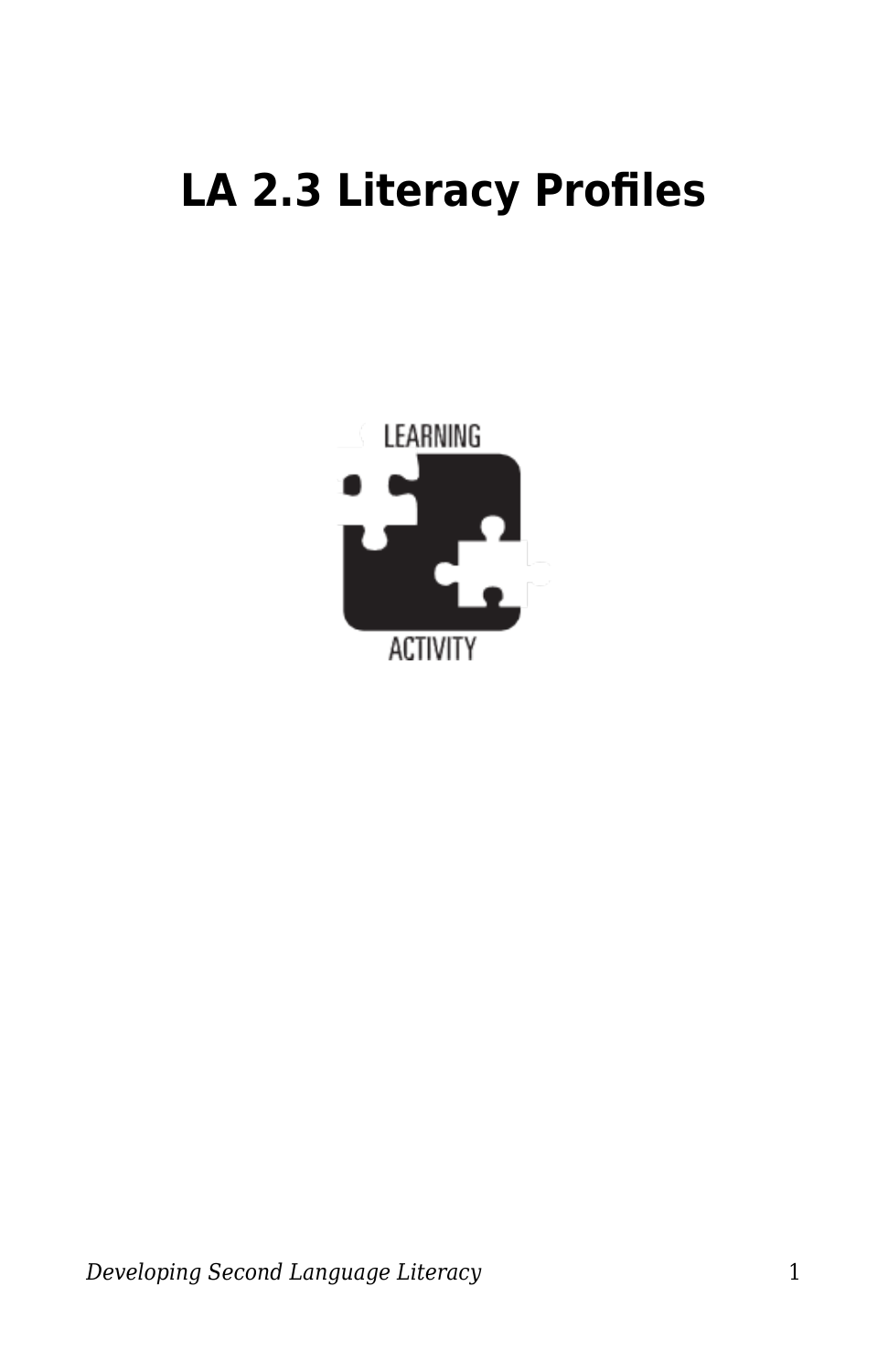| Learning<br>Outcome                                                                                                                                                                                                                                                                                             | Pedagogical<br><b>Intent</b>                                                                                                                              | <b>Student Position</b>                                                                                                                                                                                                                                                                                                                                                                                                                                                                                                                 |
|-----------------------------------------------------------------------------------------------------------------------------------------------------------------------------------------------------------------------------------------------------------------------------------------------------------------|-----------------------------------------------------------------------------------------------------------------------------------------------------------|-----------------------------------------------------------------------------------------------------------------------------------------------------------------------------------------------------------------------------------------------------------------------------------------------------------------------------------------------------------------------------------------------------------------------------------------------------------------------------------------------------------------------------------------|
| Know,<br>understand, and<br>use the major<br>concepts,<br>theories, and<br>research related<br>to the nature and<br>acquisition of<br>language and<br>linguistic systems<br>to support<br><b>English language</b><br>learners'<br>development of<br>literacy.<br><b>Assessment: 25</b><br>pts.<br>TA:35 Minutes | <b>Teachers can</b><br>use the key<br>ideas in the<br>profiles to<br>identify the<br>strengths and<br>needs of<br>students in<br>their own<br>classrooms. | Having considered their<br>own literacy history as well<br>as different definitions of<br>literacy, students will now<br>move to second<br>languageissues. This<br>activity presents six literacy<br>profiles that will be used<br>throughout the course in<br>helping participants<br>recognize and meetthe<br>needs of different types of<br>second language students.<br>This activity prepares<br>students to use the key<br>ideas in the profiles to<br>identifythe strengths and<br>needs of students in their<br>own classrooms. |

## **Instructions**

- 1. Read the Introduction to the Profiles section of the [Literacy](https://byu.box.com/s/lob8caani65xp5nu260yr3aqu177rpjc) [Profiles Document](https://byu.box.com/s/lob8caani65xp5nu260yr3aqu177rpjc).
- 2. As a class, read the Critical Incident: Carlos and also the Longterm English Learner Profile. Discuss how aspects of this profile match the facts from the critical incident. Summarize information on the Literacy Profiles worksheet following the critical incident.
- 3. As a class, discuss the following question: What is the central dilemma that this student presents to a mainstream teacher?
- 4. In groups of five, each person reads a different critical incident and identifies the profile that best matches it, summarizing the information about that profile on the [Literacy Profiles](https://byu.box.com/s/1u5mmj85s1lrjb1d83g4fp1qt8vqivpd)